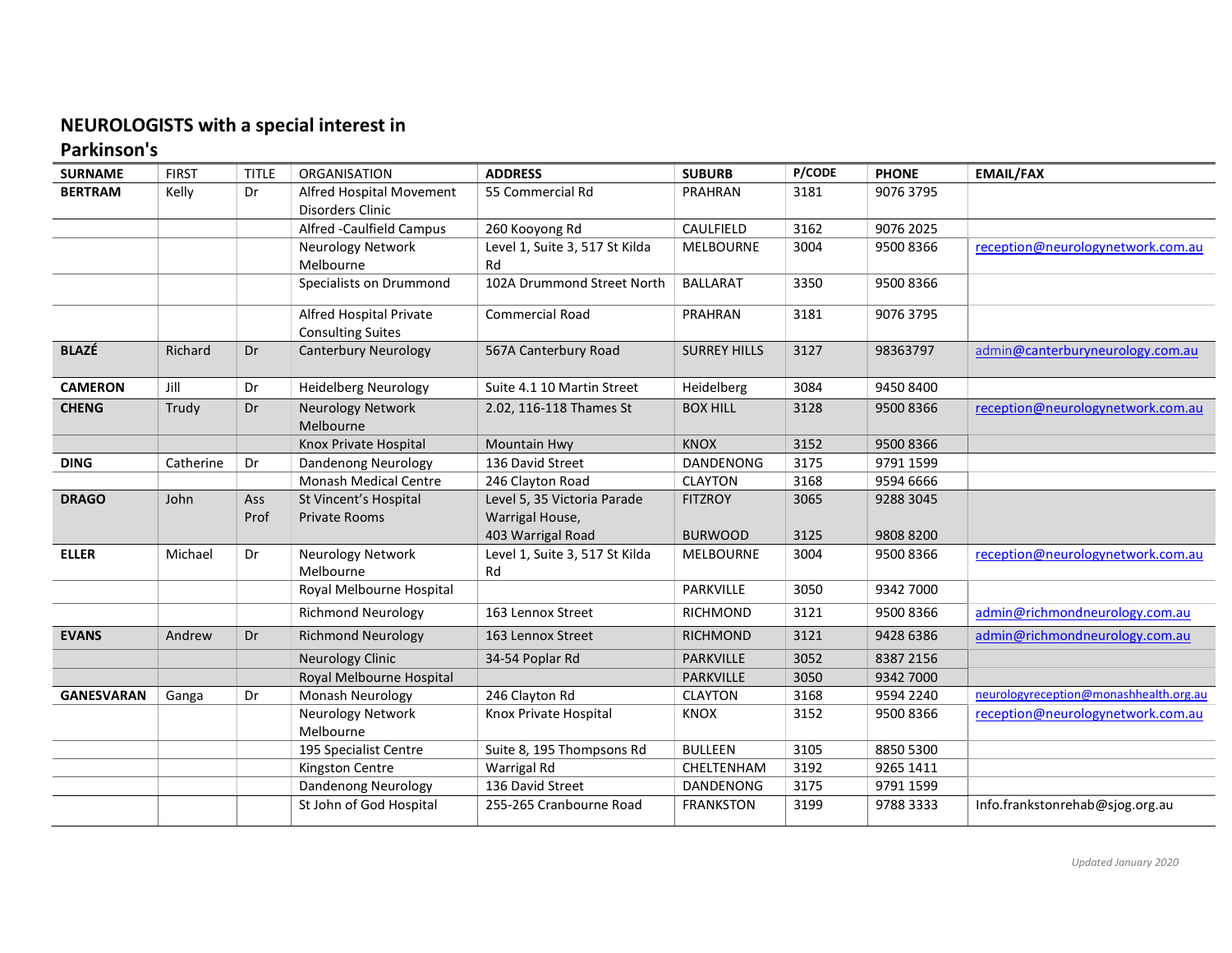| <b>GHALY</b>                    | Mina         | Dr   | Royal Melbourne hospital                     | Royal Park Campus, Clinical<br>center Reception, Building 17                     | <b>PARKVILLE</b>         |      | 93428182  | Able to offer consultation in Arabic   |
|---------------------------------|--------------|------|----------------------------------------------|----------------------------------------------------------------------------------|--------------------------|------|-----------|----------------------------------------|
|                                 |              |      | St Vincent's hospital                        | <b>Neuroscience Consulting</b><br><b>Rooms</b><br>Building D- Daly Wing, level 5 | Fitzroy                  |      | 94286386  |                                        |
|                                 |              |      | <b>Richmond Neurology</b>                    | 163 Lennox st,                                                                   | Richmond                 |      | 94286386  |                                        |
|                                 |              |      | Precision Brain, Spine and<br>Pain centre    | 115 Cotham Rd                                                                    | <b>Kew</b>               |      | 88620000  |                                        |
|                                 |              |      | Dandenong neurology                          | 136 David St,                                                                    | Dandenong                |      | 97911599  |                                        |
| <b>HORNE</b>                    | Malcolm      | Prof | St Vincent's Hospital                        | Level 5, 35 Victoria Pde                                                         | <b>FITZROY</b>           | 3065 | 9288 3045 | Not taking new referrals               |
| <b>HUGHES</b>                   | Andrew       | Dr   | <b>Austin Hospital</b>                       | 145 Studley Rd                                                                   | <b>HEIDELBERG</b>        | 3084 | 9496 2845 | Not taking new referrals               |
|                                 |              |      | <b>Heidelberg Neurology</b>                  | Suite 4.1, 10 Martin St                                                          | <b>HEIDELBERG</b>        | 3084 | 9450 8400 |                                        |
| <b>IANSEK</b>                   | Robert       | Prof | Kingston Centre                              | <b>Warrigal Road</b>                                                             | CHELTENHAM               | 3192 | 9265 1411 |                                        |
|                                 |              |      | <b>Gippsland Lakes Community</b><br>Health   | 18 Jemmeson Street                                                               | LAKES<br><b>ENTRANCE</b> | 3904 | 5155 8300 |                                        |
| <b>KEMPSTER</b>                 | Peter        | Dr   | Monash Neurology                             | 246 Clayton Rd                                                                   | <b>CLAYTON</b>           | 3168 | 9594 2240 | neurologyreception@monashhealth.org.au |
| <b>KOTSCHET</b>                 | Kate         | Dr   | St Vincent's Hospital                        | Level 5, 35 Victoria Pde                                                         | <b>FITZROY</b>           | 3065 | 9288 3045 |                                        |
|                                 |              |      | Private Rooms                                | Suite 8, Level 6, 55 Victoria<br>Pde                                             | <b>FITZROY</b>           | 3065 | 9419 1007 |                                        |
| Hooi                            | Wai<br>Foong | Dr   | Northern Hospital                            | <b>Cooper Street</b>                                                             | Epping                   |      | 8405 8335 | SpecialistClinics@nh.org.au            |
|                                 |              |      | <b>Eastern Neurology</b>                     | 116-118 Thames Street                                                            | <b>Box Hill</b>          |      | 9021 0444 |                                        |
| <b>LEE</b>                      | Will         | Dr   | Wantirna Health                              | 251 Mountain Hwy                                                                 | <b>WANTIRNA</b>          | 3152 | 9955 1229 |                                        |
|                                 |              |      | Neurology Network<br>Melbourne               | Knox Private Hospital                                                            | <b>WANTIRNA</b>          | 3152 | 9500 8366 | reception@neurologynetwork.com.au      |
|                                 |              |      |                                              | Suite 2.02, Level 2, 116-118<br><b>Thames Street</b>                             | <b>BOX HILL</b>          | 3128 | 9500 8366 |                                        |
| (also consults<br>in Cantonese) |              |      | Alfred Hospital Movement<br>Disorders Clinic | 55 Commercial Rd                                                                 | <b>PRAHRAN</b>           | 3181 | 9076 3795 |                                        |
|                                 |              |      | <b>Box Hill Hospital</b>                     | <b>Box Hill Hospital</b>                                                         | <b>Box Hill</b>          | 3128 | 9895 4852 | Fax: 98954852                          |
|                                 |              |      | Movement Disorder Clinic                     | 8 Arnold Street                                                                  |                          |      |           |                                        |
| <b>PEPPARD</b>                  | Richard      | Dr   | Private rooms                                | 14 Hawthorn Glen                                                                 | <b>HAWTHORN</b>          | 3122 | 9818 1108 | (address for correspondence only)      |
|                                 |              |      |                                              | Suite 45, L 4, 141 Grey St                                                       | E. MELBOURNE             |      | 9818 1108 |                                        |
|                                 |              |      |                                              |                                                                                  | TRARALGON                |      |           |                                        |
|                                 |              |      |                                              |                                                                                  | <b>ROSEBUD</b>           |      |           |                                        |
|                                 |              |      |                                              |                                                                                  | <b>KNOX</b>              |      |           |                                        |

Updated January 2020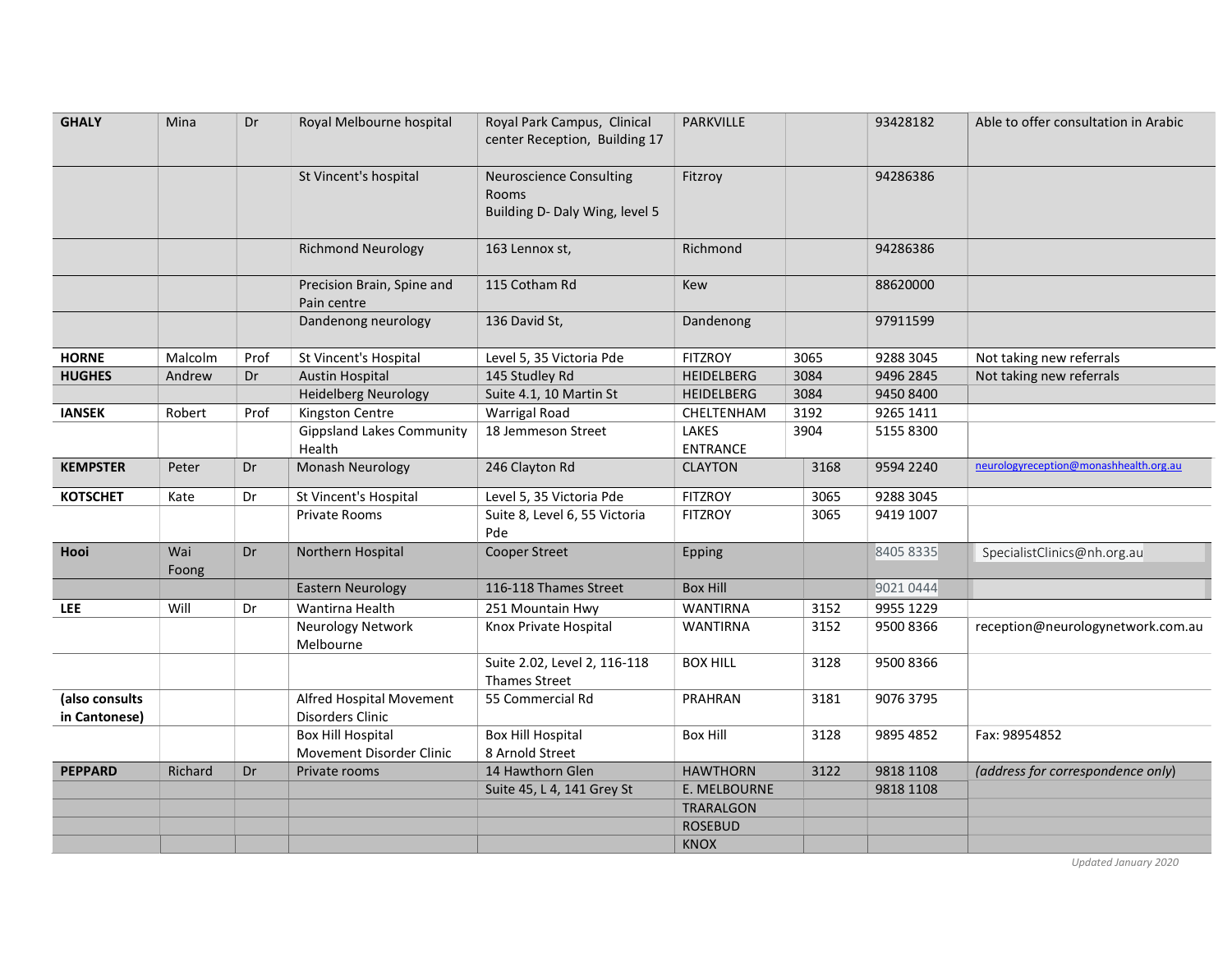|                           |              |      |                                                     |                                      | <b>MILDURA</b>      |      |           |                                   |
|---------------------------|--------------|------|-----------------------------------------------------|--------------------------------------|---------------------|------|-----------|-----------------------------------|
|                           |              |      |                                                     |                                      | <b>BAIRNSDALE</b>   |      |           |                                   |
| <b>PERMEZEL</b>           | Fiona        | Dr   | Canterbury Neurology                                | 567A Canterbury Rd                   | <b>SURREY HILLS</b> | 3162 | 9836 3797 | admin@canterburyneurology.com.au  |
| PERJU-<br><b>DUMBRAVA</b> | Laura        | Dr   | <b>Neurology Network</b><br>Melbounre               | Level 1, Suite 3, 517 St Kilda<br>Rd | <b>MELBOURNE</b>    | 3004 | 9500 8366 | reception@neurologynetwork.com.au |
|                           |              |      | <b>Dandenong Neurology</b>                          | 136 David Street                     | <b>DANDENONG</b>    | 3175 | 9791 1599 | Until October 2022                |
|                           |              |      | Calvary Health Care                                 | 152 Como Pde                         | <b>PARKDALE</b>     | 3195 | 9595 3355 |                                   |
|                           |              |      | Bethlehem, Statewide                                |                                      |                     |      |           |                                   |
|                           |              |      | <b>Progressive Neurogical</b>                       |                                      |                     |      |           |                                   |
|                           |              |      | <b>Disease Service</b>                              |                                      |                     |      |           |                                   |
| <b>RAGHAV</b>             | Sanjay       | Dr   | Monash Neurology                                    | 246 Clayton Rd                       | <b>CLAYTON</b>      | 3168 | 9594 2240 | 95946241                          |
|                           |              |      | Dandenong Neurology                                 | 136 David Street                     | <b>DANDENONG</b>    | 3175 | 9791 1599 |                                   |
|                           |              |      | <b>Monash Medical Centre</b>                        | 246 Clayton Road                     | <b>CLAYTON</b>      | 3168 | 9594 6666 |                                   |
| <b>SUNG</b>               | Simon        | Dr   | Northwest Melb Medical<br>Specialists               | 47 Milleara Rd                       | <b>EAST KEILOR</b>  | 3033 | 9331 7297 |                                   |
|                           |              |      | Royal Melbourne Hospital                            | <b>Grattan Street</b>                | <b>PARKVILLE</b>    | 3050 | 9342 7539 | Simon.sung@wh.org.au              |
| <b>TAN</b>                | Swee         | Dr   | Prime Neurology                                     | Suite 2, 990 Toorak Rd,              | CAMBERWELL          | 3124 | 9889-9225 | reception@primeneurology.com.au   |
|                           |              |      | Peninsula Private Hospital                          | 525 McClelland Drive                 | <b>FRANKSTON</b>    | 3199 | 9788 0000 |                                   |
| <b>TANG</b>               | Mel          | Dr   | The Alfred-Sandringham                              | 193 Bluff Rd                         | SANDRINGHAM         | 3191 | 9076 1288 |                                   |
| <b>THEVATHASAN</b>        | Wesley       | Dr   | Surgical consulting and<br>movement precinct        | Level 1 / 183 Wattletree Rd          | <b>MALVERN</b>      | 3144 | 9079 1880 | FAX 9508 6110                     |
|                           |              |      | St Vincent's Hospital                               | Level 5, 35 Victoria Pde             | <b>FITZROY</b>      | 3065 | 9288 3045 |                                   |
| <b>THYAGARAJAN</b>        | Dominic      | Prof | Monash Neurology                                    | 246 Clayton Rd                       | <b>CLAYTON</b>      | 3168 | 9594 2240 |                                   |
|                           |              |      | Alfred Hospital Movement<br><b>Disorders Clinic</b> | <b>Commercial Rd</b>                 | <b>PRAHRAN</b>      | 3181 | 9076 3795 |                                   |
|                           |              |      | Alfred Hospital Private Suites                      | <b>Commercial Rd</b>                 | <b>PRAHRAN</b>      | 3181 | 9076 3795 |                                   |
| <b>WHITE</b>              | Owen         | Dr   | Cabrini Medical Centre                              | Suite 53, 183 Wattletree Rd          | MALVERN             | 3144 | 9576 0022 | neuro-ophthalmologist             |
| <b>WIJERATNE</b>          | <b>Tissa</b> | Ass. | Western Hospital -                                  | Gordon St                            | <b>FOOTSCRAY</b>    | 3011 | 8345 6666 |                                   |
|                           |              | Prof | <b>Neurology Clinic</b>                             |                                      |                     |      |           |                                   |
| <b>WIJERATNE</b>          | <b>Tissa</b> | Ass. | North West Melbourne                                | 47 Milleara Rd                       | <b>EAST KEILOR</b>  | 3033 | 9331 7297 |                                   |
|                           |              | Prof | <b>Medical Specialists</b>                          |                                      |                     |      |           |                                   |
| XU                        | San San      | Dr   | <b>Austin Hospital</b>                              | 145 Studley Rd                       | <b>HEIDELBERG</b>   | 3084 | 9496 2845 |                                   |
| <b>ZHANG</b>              | Lin          | Dr   | <b>Canterbury Neurology</b>                         | 567A Canterbury Road                 | <b>SURREY HILLS</b> | 3127 | 9386 3797 | admin@canterburyneurology.com.au  |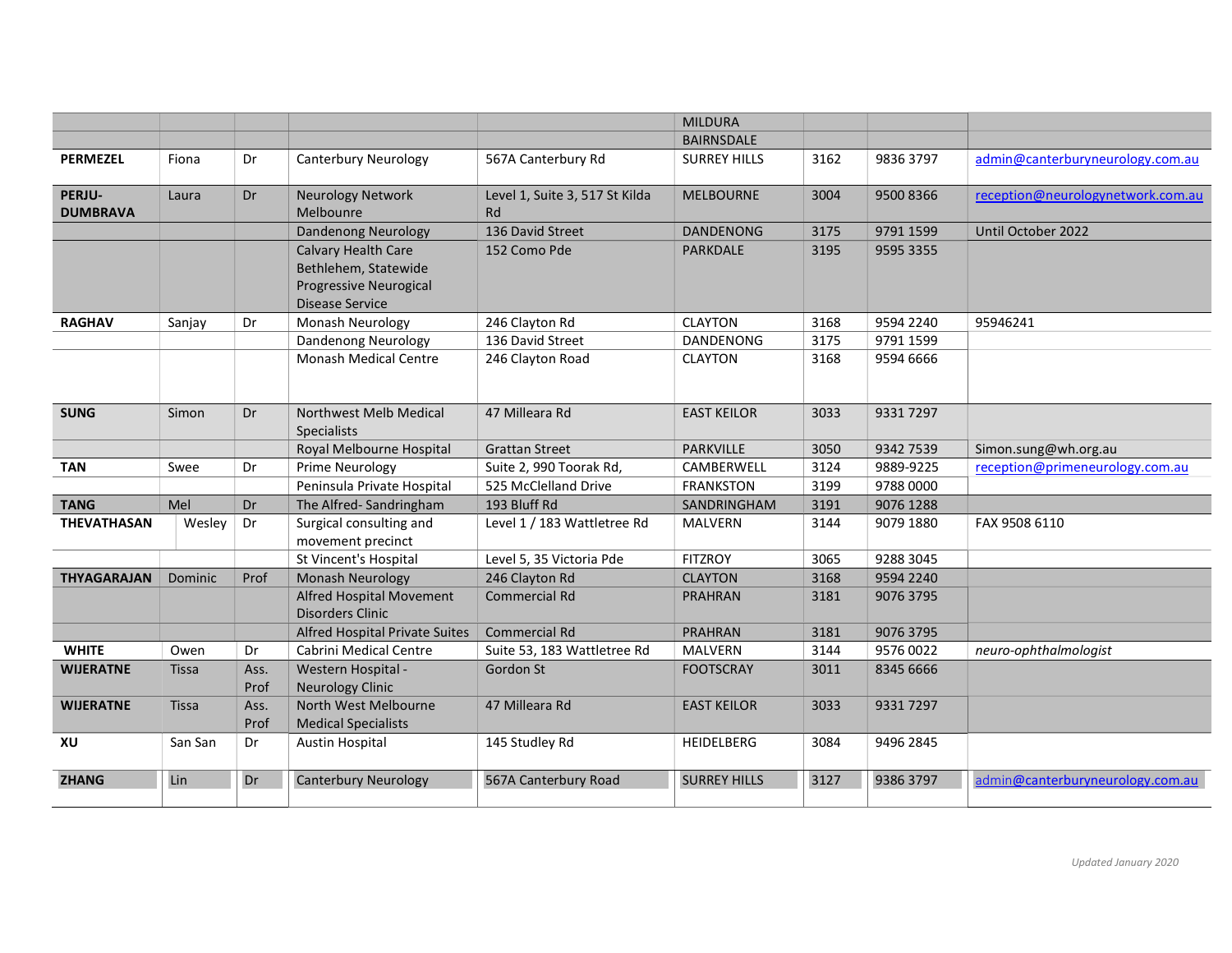| <b>Parkinson's Geriatricians</b> |            |    |                                           |                    |                    |      |            |
|----------------------------------|------------|----|-------------------------------------------|--------------------|--------------------|------|------------|
| <b>BHATTACHARYA</b>              | Arup       | Dr | Goulburn Valley Health                    | Graham St          | <b>SHEPPARTON</b>  | 3630 | 5832 2322  |
| <b>BOON SUNG</b>                 | Chee       | Dr | Kingston Centre, Monash Health            | Warrigal Road      | <b>CHELTENHAM</b>  | 3192 | 9265 1411  |
| <b>CASSANO</b>                   | Anne-Marie | Dr | <b>Elsternwick Rehabilitation Service</b> | 494 Glen Huntly Rd | <b>ELSTERNWICK</b> | 3185 | 9 508 5200 |

| <b>General Neurologists</b> |              |            |                                          |                                   |                      |      |              |
|-----------------------------|--------------|------------|------------------------------------------|-----------------------------------|----------------------|------|--------------|
| <b>AYYAPPAN</b>             | Sujith       | Dr         | Barwon Neurology, Geelong Hospital       | L2, Kardinia House, Bellerine St  | <b>GEELONG</b>       | 3220 | 4215 0710    |
| <b>BATCHELOR</b>            | Peter        | Dr         | Barwon Neurology, Geelong Hospital       | L2, Kardinia House, Bellerine St  | <b>GEELONG</b>       | 3220 | 4215 0710    |
| <b>BERKOVIC</b>             | Sam          | Prof       | <b>Private Rooms</b>                     | 249 Waterdale Rd                  | <b>IVANHOE NORTH</b> | 3079 | 9499 5255    |
| <b>BLADIN</b>               | Chris        | Prof       | Neurology Network Melbourne              | Level 1, Suite 3, 517 St Kilda Rd | <b>MELBOURNE</b>     | 3004 | 9500 8366    |
| <b>BROODER</b>              | Ron          | Dr         | Albury Wodonga Neurology                 | Suite 2, 2 Ramsay Pl              | <b>ALBURY</b>        | 2640 | 02 6041 2022 |
| <b>BUTLER</b>               | Ernest       | Assoc Prof | <b>Monash Medical Centre</b>             | 246 Clayton Rd                    | <b>CLAYTON</b>       | 3168 | 9594 2240    |
|                             |              |            | <b>Frankston Neurology</b>               | 49 Cranbourne Rd                  | <b>FRANKSTON</b>     | 3199 | 8726 0312    |
| <b>CHAMBERS</b>             | <b>Brian</b> | Prof       | Diamond Valley Specialist Centre         | 17 Grimshaw St                    | <b>GREENSBOROUGH</b> | 3088 | 9435 2266    |
|                             |              |            | <b>Heidelberg Neurology</b>              | Suite 4.1, 10 Martin St           | <b>HEIDELBERG</b>    | 3084 | 9450 8400    |
| <b>CHER</b>                 | Lawrenc<br>e | Dr         | <b>Waterdale Medical Centre</b>          | 249 Waterdale Rd                  | <b>IVANHOE NORTH</b> | 3079 | 9499 8299    |
| <b>CLISSOLD</b>             | Ben          | Dr         | Geelong Hospital/Barwon Health           | <b>Bellerine St</b>               | <b>GEELONG</b>       | 3220 | 5226 7950    |
|                             |              |            | Cabrini Medical Centre                   | 183 Wattletree Road               | <b>MALVERN</b>       | 3144 | 9500 9389    |
|                             |              |            | <b>Monash Medical Centre</b>             | 246 Clayton Road                  | <b>CLAYTON</b>       | 3168 | 9594 2240    |
| <b>COLLINS</b>              | Steven       | Prof       | <b>Private Rooms</b>                     | 58 Booth St                       | <b>GOLDEN SQUARE</b> | 3550 | 5441 2322    |
|                             |              |            | St. Vincent's Private Hospital           | 59 Victoria Parade, 3065          | <b>FITZROY</b>       | 3065 | 9411 7111    |
|                             |              |            |                                          |                                   |                      |      |              |
| <b>DAY</b>                  | Tim          | Assoc Prof | <b>Cabrini Medical Centre</b>            | 183 Wattletree Rd                 | <b>MALVERN</b>       | 3144 | 9508 1222    |
|                             |              |            | <b>Melbourne Neurology Group</b>         | 55 Flemington Rd                  | <b>NORTH MELB.</b>   | 3051 | 9329 0007    |
| <b>FRAYNE</b>               | Judith       | Dr         | Cabrini Medical Centre                   | 183 Wattletree Rd                 | <b>MALVERN</b>       | 3144 | 9500 9389    |
| <b>FREILICH</b>             | Ronnie       | Dr         | Cabrini Medical Centre                   | 183 Wattletree Rd                 | <b>MALVERN</b>       | 3144 | 9508 1222    |
| <b>FRENCH</b>               | Ann          | Dr         | Precision Brain, Spine & Pain Centre     | 115 Cotham Rd                     | <b>KEW</b>           | 3101 | 8862 0000    |
| <b>FRENCH</b>               | Chris        | Dr         | Comprehensive Neurological Care Victoria | 161 Keilor Road                   | <b>ESSENDON</b>      | 3040 | 9379 4545    |
| <b>GERRATY</b>              | Richard      | Dr         | Epworth                                  | Suite 8.5, 32 Erin St             | <b>RICHMOND</b>      | 3121 | 9428 8440    |
| <b>GILLIGAN</b>             | Amanda       | Dr         | <b>Austin Hospital</b>                   | 145 Studley Road                  | HEIDELBERG           | 3084 | 9496 5000    |
|                             |              |            | Neurology Network Melbourne              | 2.02, 116-118 Thames St           | <b>BOX HILL</b>      | 3128 | 9500 8366    |
| <b>GONZALES</b>             | Graeme       | Dr         | <b>Consulting Suites</b>                 | Suite 413, L4, 100 Victoria Pde   | E. MELBOURNE         | 3065 | 9650 2293    |
|                             |              |            | Bendigo                                  |                                   | <b>BENDIGO</b>       |      | 9650 2293    |
|                             |              |            | Ringwood Private hospital                |                                   | <b>RINGWOOD</b>      |      | 8804 4050    |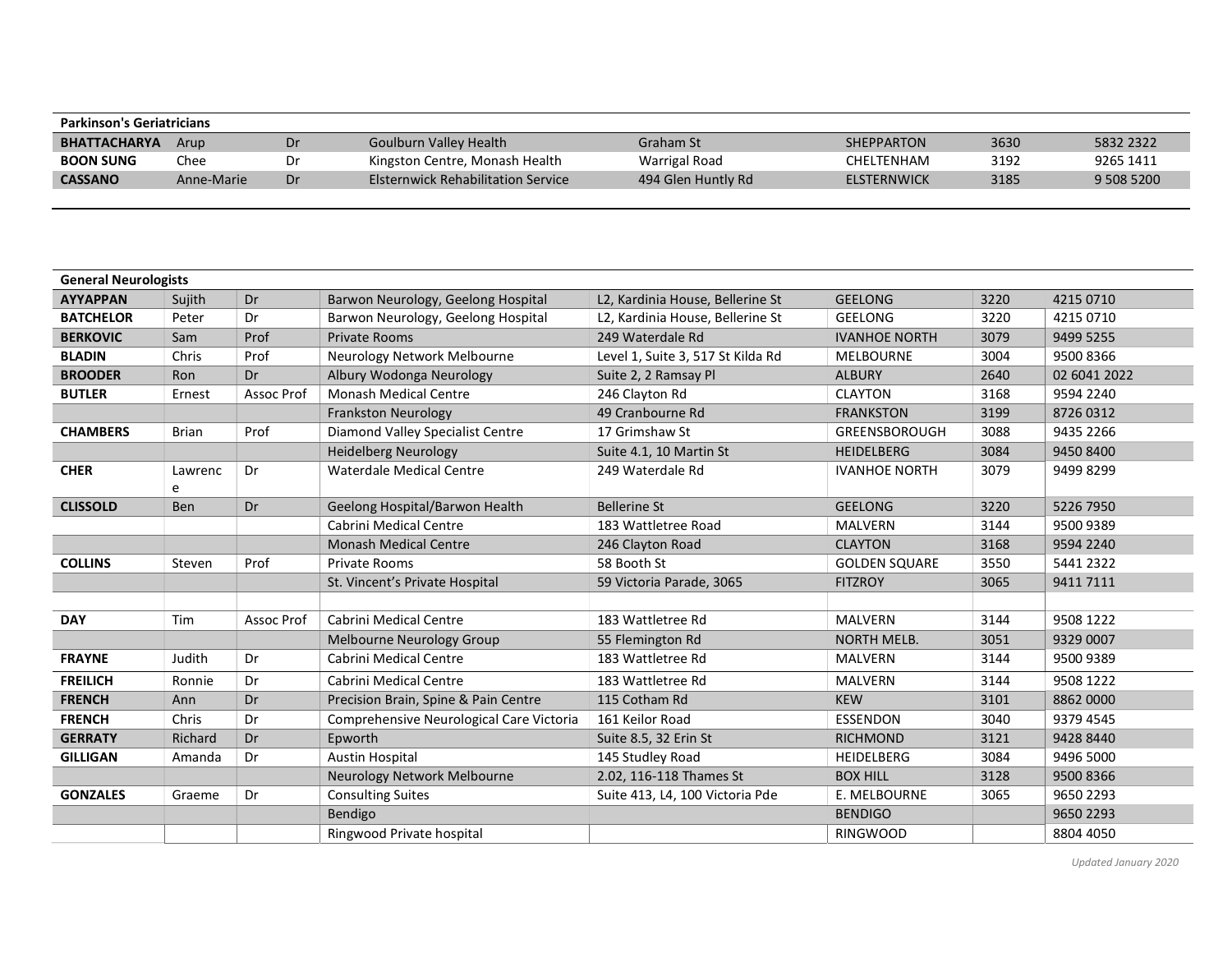| <b>GORAI</b>       | Debo          | Dr         | <b>Synapse Neurology</b>                           | L3, Suite 302/12 Ormond Blvd      | <b>BUNDOORA</b>        | 3083 | 8582 6945    |
|--------------------|---------------|------------|----------------------------------------------------|-----------------------------------|------------------------|------|--------------|
|                    |               |            | Wyndham Private Consulting Suites                  | 242 Hoppers Lane                  | WERRIBEE               | 3030 | 9908 2998    |
| <b>HAND</b>        | Peter         | Assoc Prof | Melbourne Neurology Group                          | 55 Flemington Rd                  | <b>NORTH MELB.</b>     | 3051 | 9329 0007    |
| <b>HUNT</b>        | Hilary        | Dr         | Epworth Richmond                                   | Suite 1, Level 8, 32 Erin St      | <b>RICHMOND</b>        | 3212 | 9429 3744    |
| <b>INFELD</b>      | Bernard       | Dr         | Epworth                                            | Suite 5.4, Erin St                | <b>RICHMOND</b>        | 3121 | 9428 5476    |
| <b>JOUBERT</b>     | Jacques       | Prof       | Precision Brain, Spine & Pain Centre               | 115 Cotham Rd                     | <b>KEW</b>             | 3101 | 8862 0000    |
|                    |               |            | Wyndham Private Consulting Suites                  | 242 Hoppers Lane                  | <b>WERRIBEE</b>        | 3030 | 9908 2998    |
| <b>KIERS</b>       | Lynette       | Assoc Prof | <b>Brighton Spinal Group</b>                       | 441 Bay Street                    | <b>BRIGHTON</b>        | 3186 | 9596 7211    |
| <b>LEE</b>         | Yong<br>Chern | Dr         | <b>Dandenong Neurology</b>                         | 136 David Street                  | <b>DANDENONG</b>       | 3175 | 9791 1599    |
| LO                 | Kar Yan       | Dr         | North West Melbourne Medical<br><b>Specialists</b> | 47 Milleara Rd                    | <b>EAST KEILOR</b>     | 3033 | 9331 7297    |
| <b>LYNN</b>        | Nyan          | Dr         | Comprehensive Neurological Care Victoria           | 161 Keilor Road                   | <b>ESSENDON</b>        | 3040 | 9379 4545    |
|                    |               |            | Hamilton Medical Group                             | 20 Foster Street                  | <b>HAMILTON</b>        |      | 9331 1635    |
| <b>MACDONELL</b>   | Richard       | Dr         | <b>Austin Hospital</b>                             | 145 Studley Rd                    | <b>HEIDELBERG</b>      | 3084 | 9496 5529    |
|                    |               |            | <b>Waterdale Medical Centre</b>                    | 249 Waterdale Rd                  | <b>IVANHOE NORTH</b>   | 3079 | 9499 8299    |
| <b>MAKANAHALLI</b> | Rohitha       | Dr         | Barwon Neurology, Geelong Hospital                 | L2, Kardinia House, Bellerine St  | <b>GEELONG</b>         | 3220 | 4215 0710    |
| <b>MALHOTRA</b>    | Abishek       | Dr         | Barwon Neurology, Geelong Hospital                 | L2, Kardinia House, Bellerine St  | <b>GEELONG</b>         | 3220 | 4215 0710    |
| <b>MARRIOTT</b>    | Mark          | Dr         | Melbourne Neurology Group                          | 55 Flemington Rd                  | <b>NORTH MELB.</b>     | 3051 | 9329 0007    |
| <b>MATHERS</b>     | Susan         | Dr         | Bethlehem Hospital                                 | 476 Kooyong Rd                    | <b>CAULFIELD SOUTH</b> | 3162 | 9596 2853    |
| <b>MATKOVIC</b>    | Zelko         | Dr         | <b>Werribee Mercy</b>                              | 300 Princes Hwy                   | <b>WERRIBEE</b>        | 3030 | 9216 8633    |
| <b>MERORY</b>      | John          | Dr         | Diamond Valley Specialist Centre                   | 17 Grimshaw St                    | GREENSBOROUGH          | 3088 | 9435 2266    |
|                    |               |            | <b>Heidelberg Neurology</b>                        | Suite 4.1, 10 Martin St           | <b>HEIDELBERG</b>      | 3084 | 9450 8400    |
| <b>MOSES</b>       | David         | Dr         | Frankston Neurology                                | 49 Cranbourne Rd                  | <b>FRANKSTON</b>       | 3199 | 8726 0312    |
| <b>NESBITT</b>     | Cathy         | Dr         | Barwon Neurology, Geelong Hospital                 | L2, Kardinia House, Bellerine St  | <b>GEELONG</b>         | 3220 | 4215 0710    |
| <b>NEWTON</b>      | Mark          | Dr         | Austin Hospital - private rooms                    | 145 Studley Rd                    | HEIDELBERG             | 3084 | 9499 5255    |
|                    |               |            | Private Rooms                                      | 12 Rowan St                       | <b>BENDIGO</b>         | 3550 | 5443 1761    |
| <b>PRENTICE</b>    | David         | Dr         | Private Rooms                                      | 55 Victoria Pde                   | <b>FITZROY</b>         | 3065 | 94191007     |
|                    |               |            | <b>Shepparton Medical Centre</b>                   | 49 Graham Street                  | <b>SHEPPARTON</b>      | 3630 | 5823 3100    |
| <b>RAJENDRAN</b>   | Deepat        | Dr         | <b>Frankston Neurology</b>                         | 49 Cranbourne Rd                  | <b>FRANKSTON</b>       | 3199 | 8726 0312    |
| <b>REARDON</b>     | Katrina       | Dr         | Neurology Network Melbourne                        | Suite 1, Level 4, 55 Victoria Pde | <b>FITZROY</b>         | 3065 | 9500 8366    |
| <b>RING</b>        | Steven        | Dr         | Albury Wodonga Neurology                           | Suite 2, 2 Ramsay Pl              | <b>ALBURY</b>          | 2640 | 02 6041 2022 |
| <b>ROLLINSON</b>   | Russell       | Dr         | Private Rooms                                      | 1 Plowman Pl                      | <b>FRANKSTON</b>       | 3199 | 9781 3477    |
| <b>RUPASINGHE</b>  | Jayantha      | Dr         | <b>Frankston Private</b>                           | 24-28 Frankston/Flinders Rd       | <b>FRANKSTON</b>       | 3199 | 9781 5244    |
|                    |               |            | St. John of God                                    | 8 Gibb St                         | <b>BERWICK</b>         | 3806 | 9768 9331    |
| <b>SCOTT</b>       | Grant         | Dr         | <b>Heidelberg Medical Suites</b>                   | Level 4/10 Martin Street          | <b>HEIDELBERG</b>      | 3084 | 9450 8400    |
|                    |               |            | Suite 503/Level 5                                  | 200 High Street                   | LOWER TEMPLESTOWE      | 3107 | 8850 0456    |
|                    |               |            | <b>Medical Centre</b>                              | 12 Rowan Street                   | <b>BENDIGO</b>         | 3550 | 9450 8400    |
| <b>SYMINGTON</b>   | Graeme        | Dr         | Specialist consulting suites                       | 230 Mountain Hwy                  | <b>WANTIRNA</b>        | 3152 | 9800 5744    |